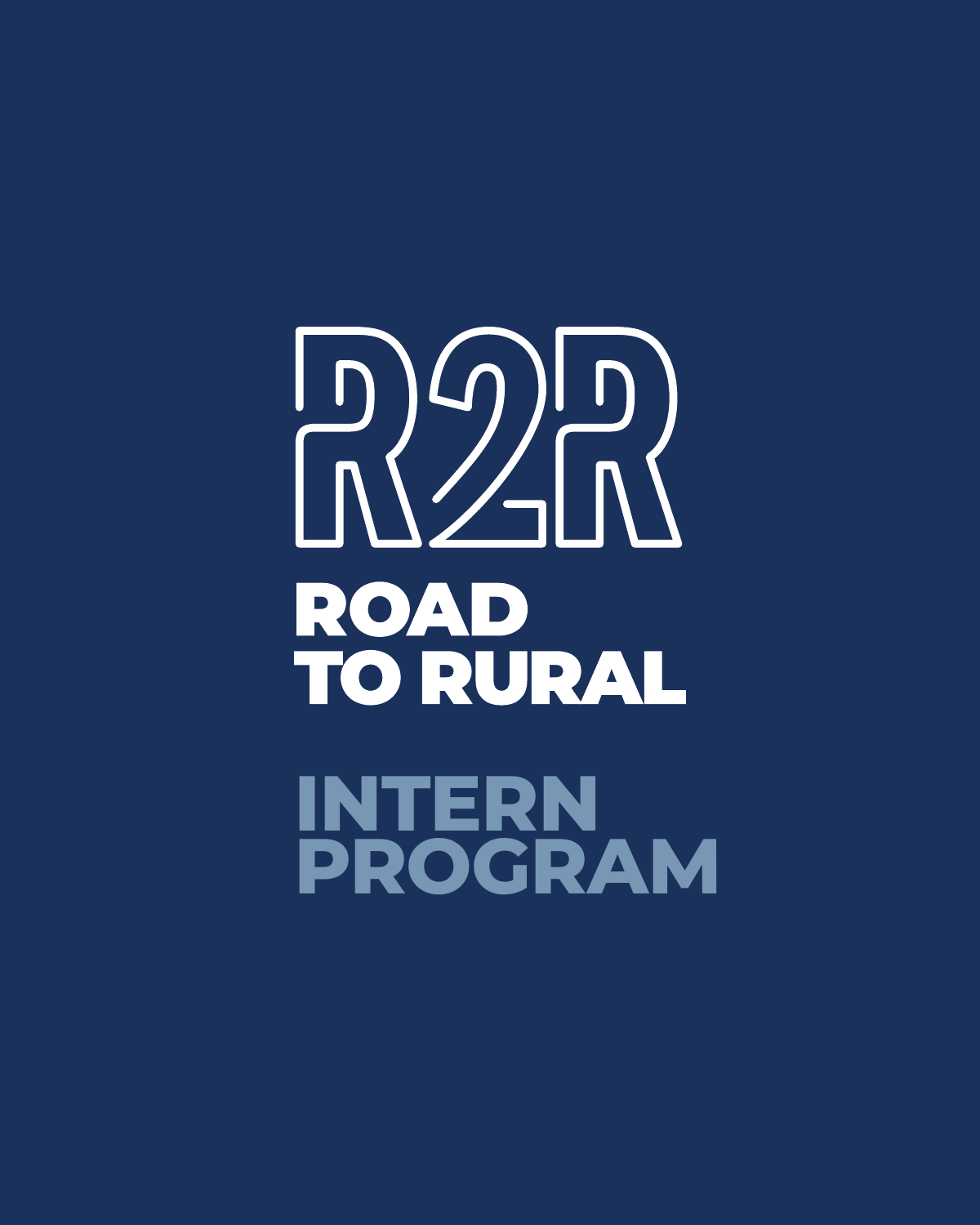**PLAN THE PATH TO YOUR DREAM CAREER**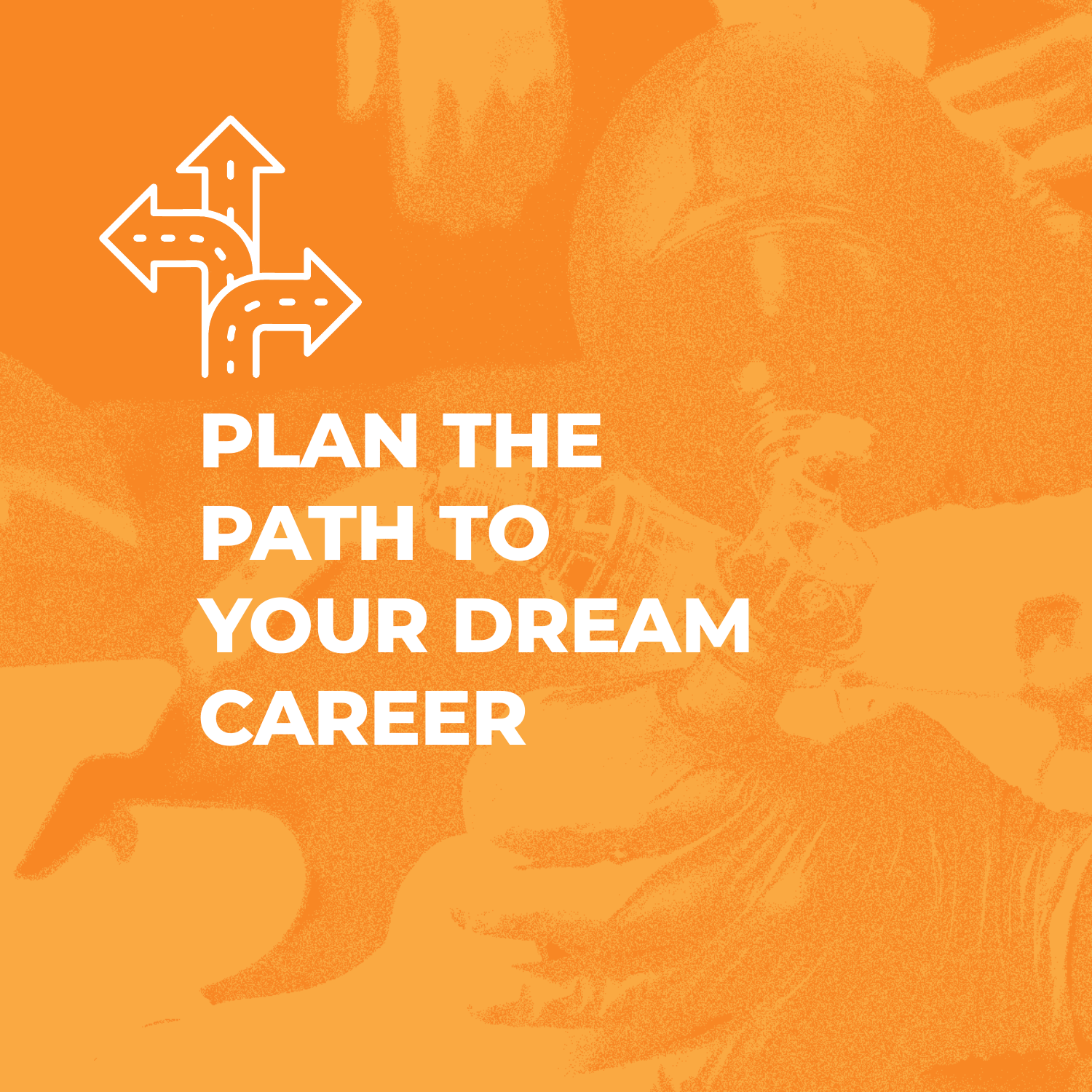# **YOU** ABOUT

Would you like the opportunity to work alongside a Rural Specialist for 10 weeks?

Would you like the opportunity to work across the primary health and acute care continuum?

Would you like to work in a rural hospital Accident and Emergency?

Would you like to spend 10 weeks in a rural community and experience all it has to offer?

### **If the answers are yes**,

you're going to want to apply for a Road to Rural Intern rotation.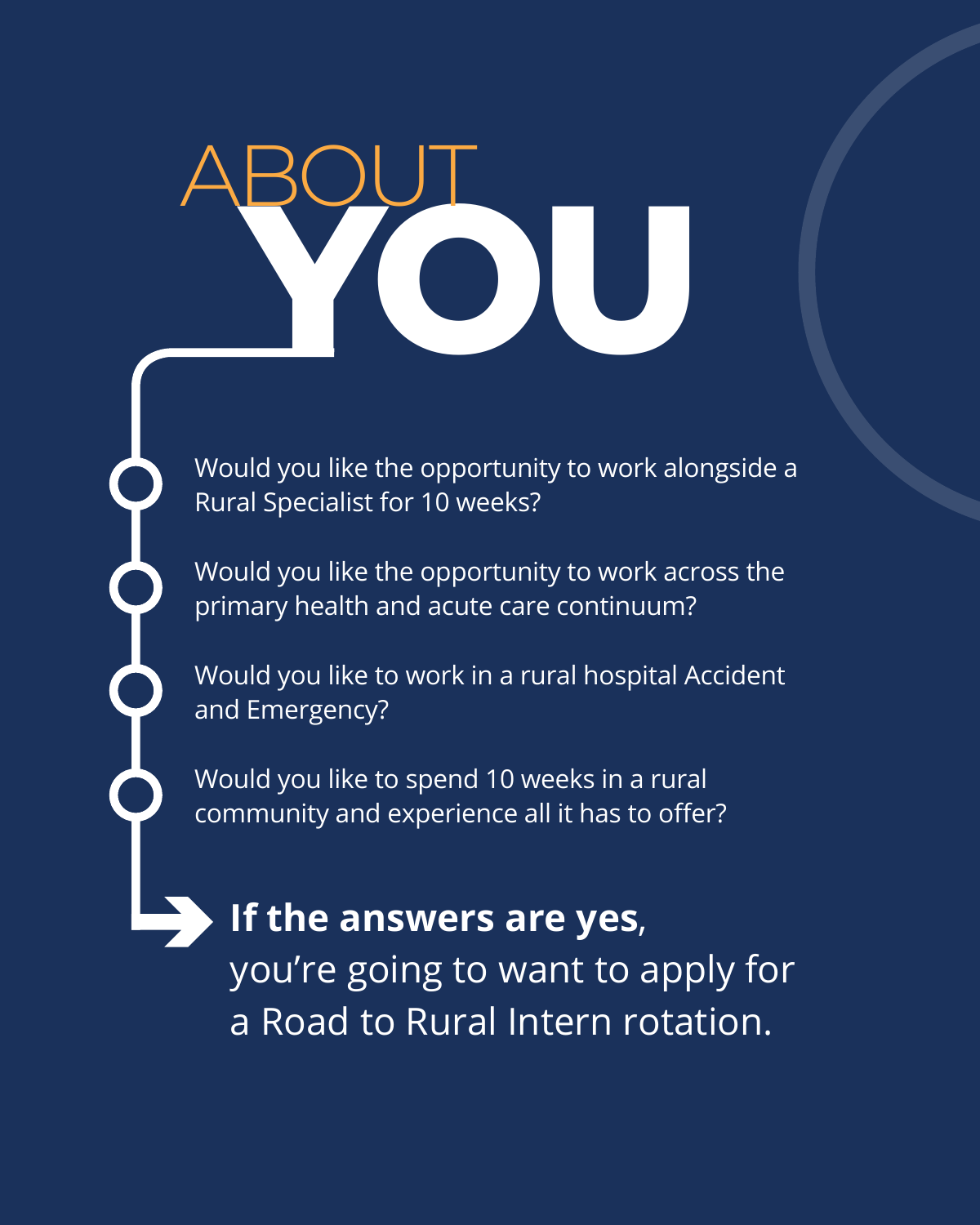## **PROGRAM** About the

In partnership with the three Metro LHNs (CALHN, SALHN and NALHN) interns are able to complete a rural placement through the Road to Rural Program, with each R2R Intern working in the local GP practice and hospital for a 10-week rotation.

#### **There are 40 positions available.**

Before you start you'll be given one and a half days of combined GP and Emergency orientation provided by our training partners Learn EM and AOGP.

> You'll have an onsite GP supervisor at the practice and will receive an orientation when you arrive. There's an Intern Practice Liaison who will coordinate your placement linking you with the resident registrars, GPs and practice staff. They'll also help you settle in and help you understand what the community has to offer.

Your accommodation, utilities and internet are provided through the GP practice.

Our Medical Educator Dr Tim Kelly will visit you while you are on placement and is also our Liaison with your metro training hospital.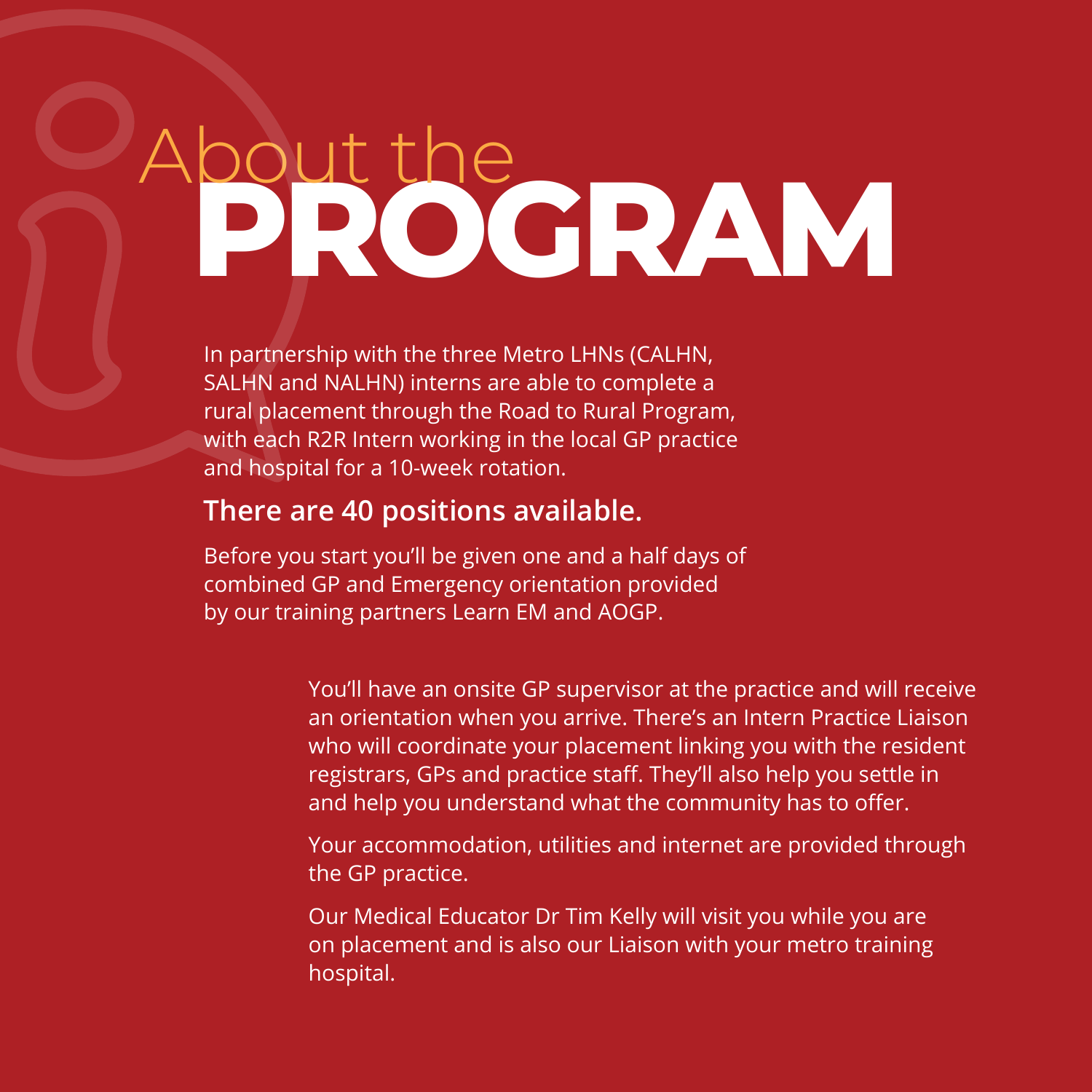How to APPLY

When you are selected into a metro internship program as a PGY1 you will be given a list of rotations available to preference.

At this point you can rank the Road to Rural rotations.

To increase your chances of being able to participate in the R2R Intern Program you should rank Rural General Practice the Road to Rural rotations that interest you in your top choices.



**The posts are aligned to the following rural locations.**

**CALHN Jamestown Port Lincoln Waikerie**

**NALHN Crystal Brook Kapunda**

**SALHN Mannum Murray Bridge Angaston**

**CONTACT**



For more information about the Road to Rural Intern Program, please contact

**Andrea Brown, Manager Future Workforce Phone: (08) 8234 8277 Email: roadtorural@ruraldoc.com.au**